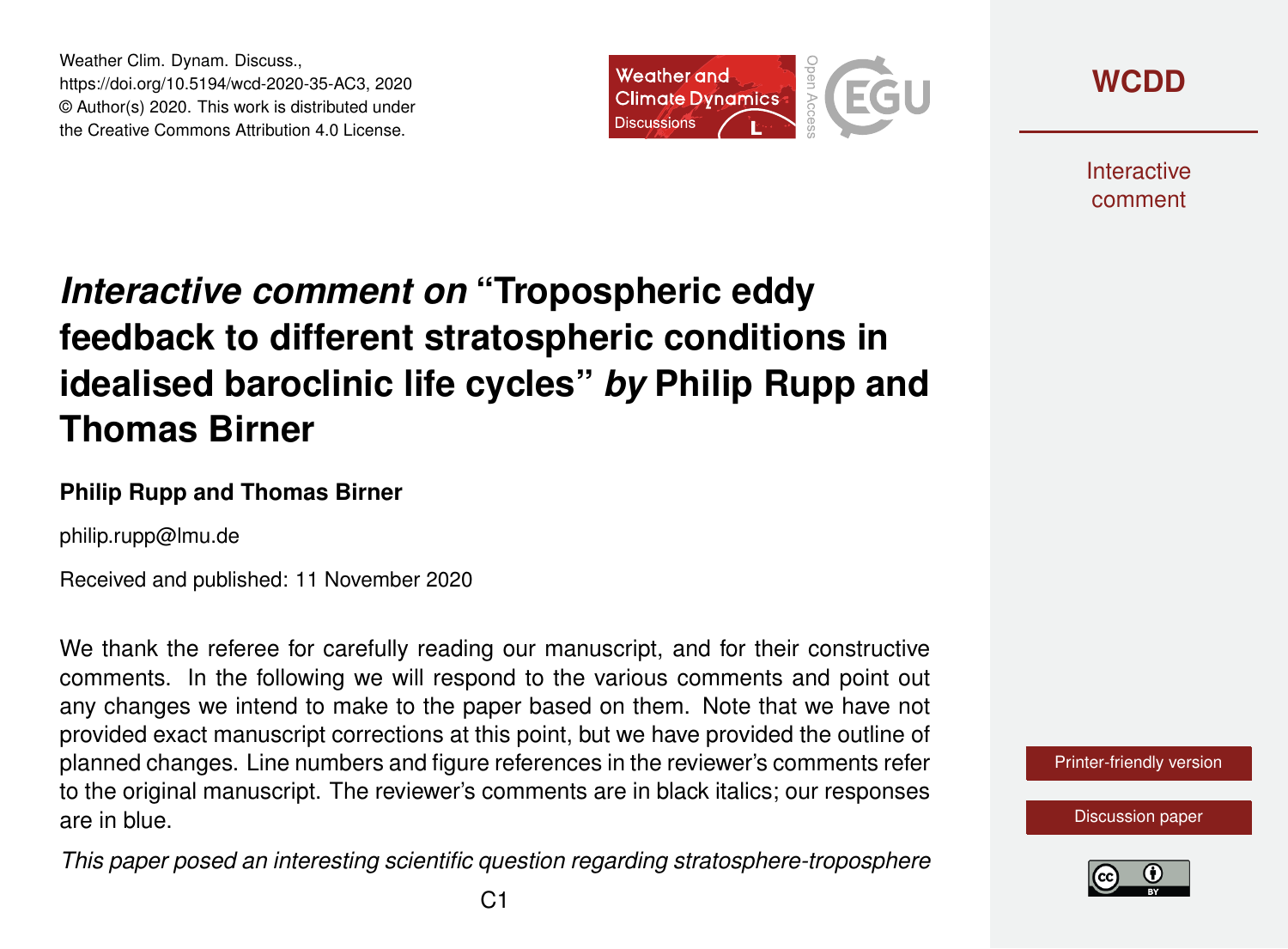*coupling, and addressed it with well-designed experiments. I think the authors' use of a more simplified atmospheric model was a good choice here, as these simplified simulations are able to capture most of the atmospheric dynamics relevant to their scientific interests. The experiments described in this paper explore the tropospheric response to the presence or absence of a stratospheric jet, in an idealized attempt to compare conditions that typically occur in wintertime (a strong stratospheric jet), and conditions that are common after a sudden stratospheric warming event (a much weaker or absent stratospheric jet). The authors explore a robust parameter space in their experiments, and they analyze a variety of stratospheric jet strengths, several different vertical structures of stratospheric winds, and the effects of surface friction. The authors find that when a stratospheric jet is absent, the tropospheric jet is located equatorward of where it is located in the presence of a stratospheric jet. The presence of surface friction enhances this response, with an even stronger equatorward shift of the tropospheric jet when surface friction is present and a stratospheric jet is absent. Finally, the authors note that the winds in the lower stratosphere are key for influencing the tropospheric response; when the wind anomalies are present only in the middle or upper stratosphere, the tropospheric response is weak.*

*Overall, I found the scientific question in this paper to be well-posed, the experiments to be well-designed, the authors' interpretation of results to be logical and interesting, and the paper to be well-organized and well-written. This manuscript is appropriate for publication in Weather and Climate Dynamics, and would make a good contribution to the scientific community. I recommend that this paper be Accepted with Minor Revisions. I have a few minor comments for the authors, and a few small suggestions that I think could strengthen this manuscript further, but I do not need to see this manuscript again. My comments and suggestions are presented in line-by-line format below.*

#### *Minor Comments*

*1. L17: " The troposphere and the stratosphere form a dynamically coupled system."*

#### **[WCDD](https://wcd.copernicus.org/preprints/)**

**Interactive** comment

[Printer-friendly version](https://wcd.copernicus.org/preprints/wcd-2020-35/wcd-2020-35-AC3-print.pdf)

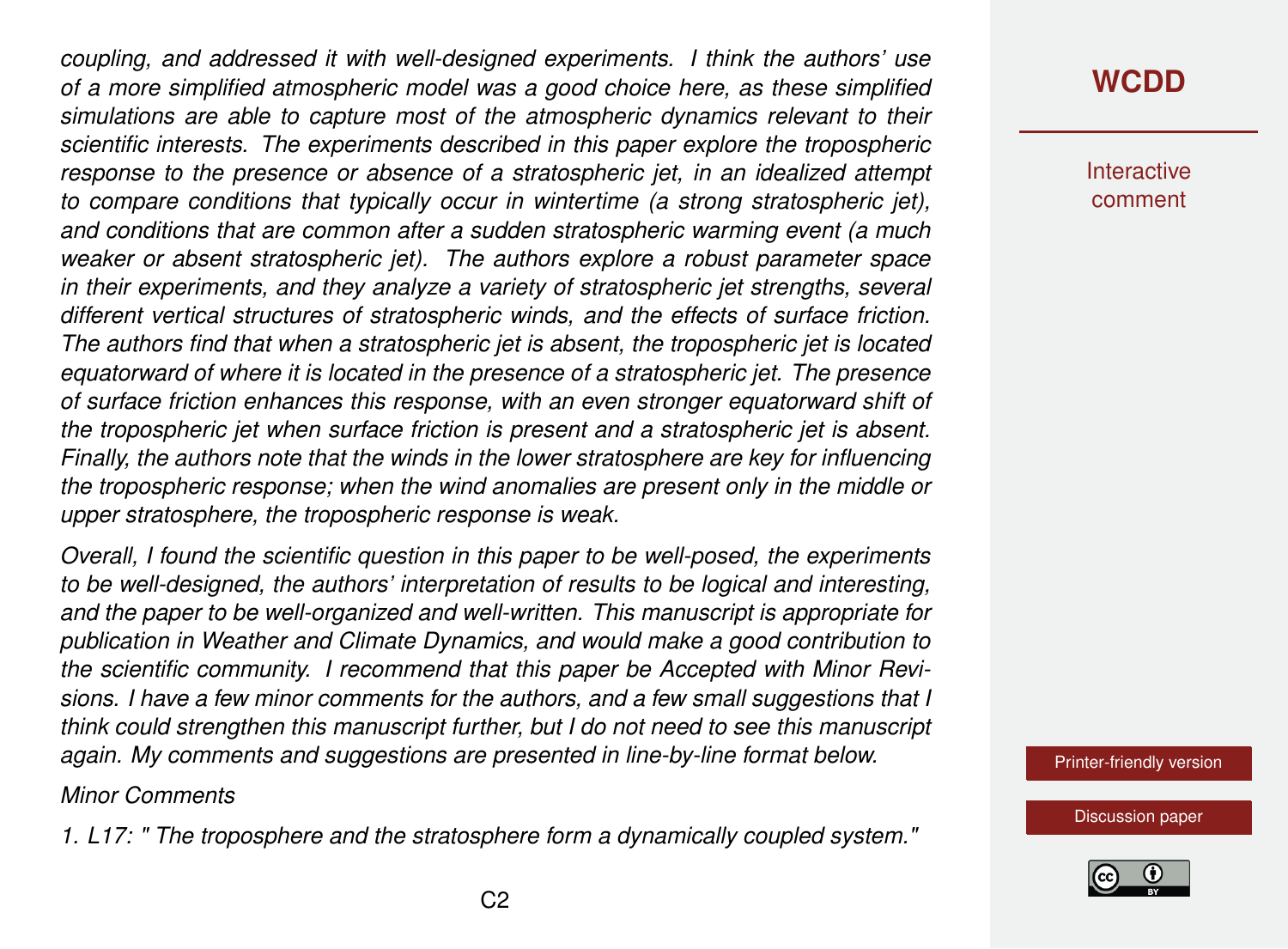The text will be corrected accordingly.

*2. L20: Remove the word "maybe"; you could replace it with "Some of the most prominent stratospheric phenomena*. . .*"*

The text will be corrected accordingly.

*3. L31-32: Replace "it can lead to periods with weak and equatorward shifted tropospheric jet stream" with " a polar vortex break-down can lead to periods with a weak and equatorward shifted tropospheric jet stream".*

The text will be corrected accordingly.

*4. L66-68:*

*5. L77: Your left quotation mark around "sub-vortex region" is backwards; if you're using LaTeX for your manuscript, you probably need to use the ' key instead of the ' key.*

The text will be corrected accordingly.

*6. L89: Left quotation mark around "secondary cycles" is backwards; see above.*

The text will be corrected accordingly.

*7. L145: Change "configuration" to "configurations ".*

The text will be corrected accordingly.

*8. L146: Change "(slightly)" to "( a slightly)".*

The text will be corrected accordingly.

*9. Lines 154-157: When I think about stratosphere-troposphere interactions in the context of SSWs, I often think about the role of planetary-scale waves (e.g., zonal wavenumbers 1-3) rather than the smaller-scale waves in your experiments. Since your results do seem to show some sensitivity to wavenumber, do you think that larger*

## **[WCDD](https://wcd.copernicus.org/preprints/)**

**Interactive** comment

[Printer-friendly version](https://wcd.copernicus.org/preprints/wcd-2020-35/wcd-2020-35-AC3-print.pdf)

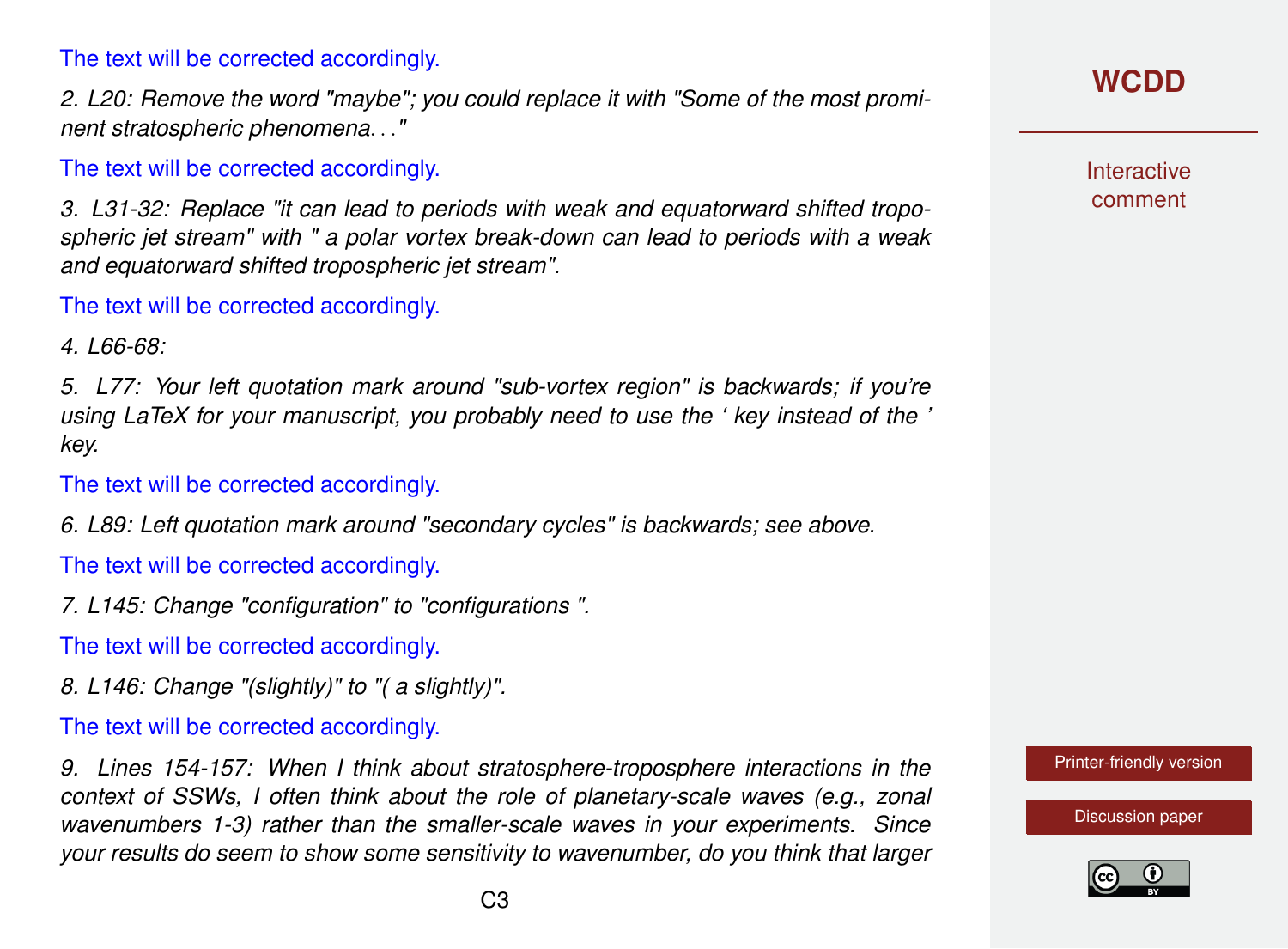*waves would respond to your stratospheric perturbations in a similar way? Or do you think the behavior would be completely different?*

We agree that planetary waves can play an important role in downward coupling following SSWs. However, our experiments are specifically set up to isolate and study the role of synoptic waves related to baroclinic instability in the troposphere (related to tropospheric eddy feedback). In that sense we are not in a position to say much about the role of planetary waves based on our experiments, which are not primarily controlled by baroclinic instability but rather by forcing due to flow over topography etc. We will include a short remark clarifying this distinction.

*10. Lines 177-178: I found the sentence starting with "However, especially the nonlinear decay phase*. . .*" a bit confusing. Is this sentence trying to state that wave growth (first few days) is not substantially influenced by the presence of a stratospheric jet? If so, it might help to say that more explicitly. Also, is this result in opposition to some of the results you discuss in your introduction? My understanding is that Wittman et al. (2007) and perhaps Smy and Scott (2009) both saw changes in the growth rates of the baroclinic waves in their experiments, which seems to me to be different to what you saw. This could be a good place to refer back to these earlier works, and perhaps try to explain the discrepancies a bit. I realize you make this comparison a bit later in the paper (around lines 215-220), but I would consider moving this comparison a bit earlier.*

We agree that this would be a useful place to first mention the vanishing influence of stratospheric winds on the linear phase, a corresponding note and reference will be added to the paragraph, but we will leave the main discussion of this issue where it is (within the paragraphs describing Fig. 3).

*11. Line 196, 198: Again, backwards quotation mark around "secondary cycles".*

The text will be corrected accordingly.

## **[WCDD](https://wcd.copernicus.org/preprints/)**

**Interactive** comment

[Printer-friendly version](https://wcd.copernicus.org/preprints/wcd-2020-35/wcd-2020-35-AC3-print.pdf)

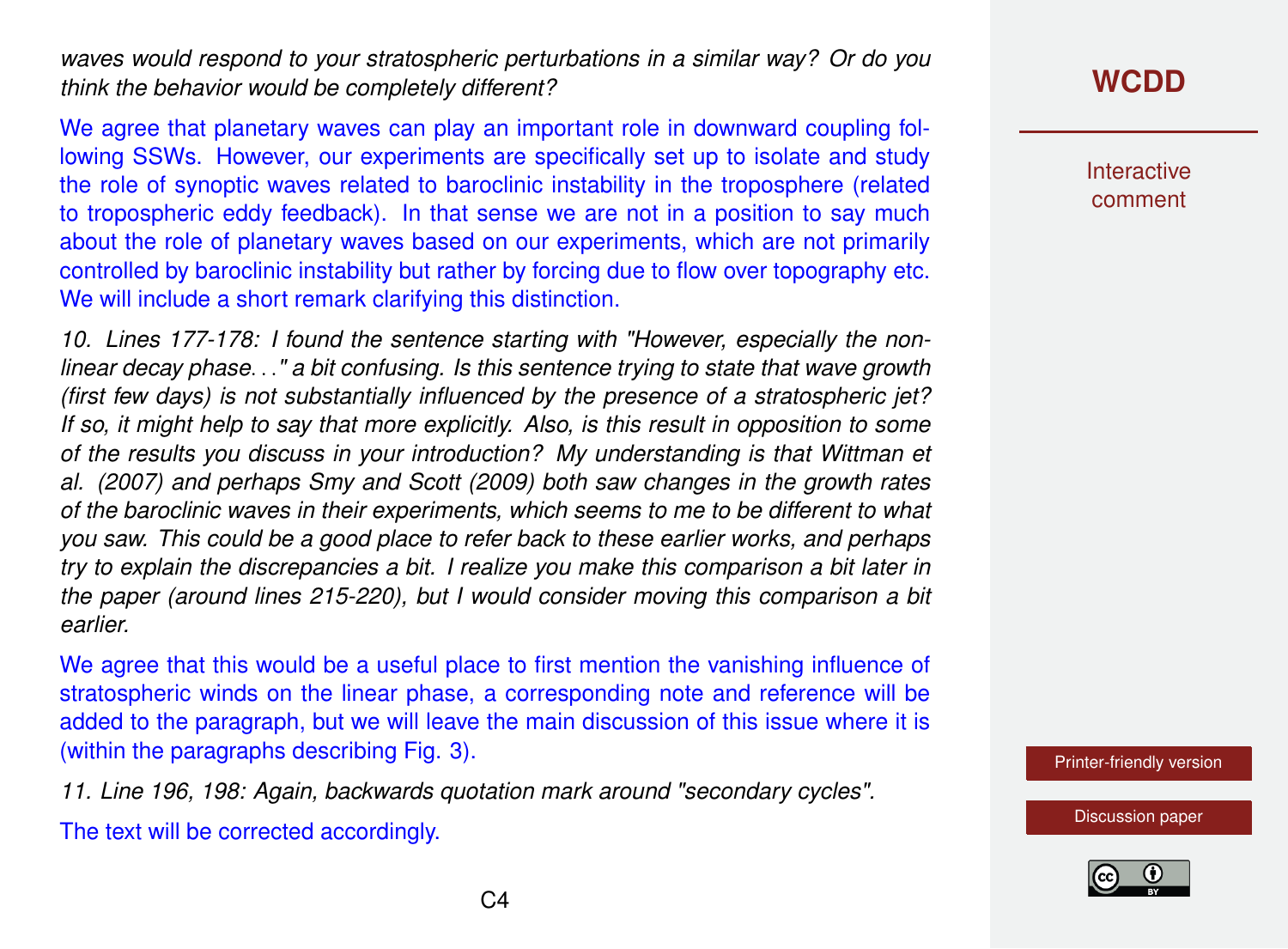*12. Figure 4: Overall, your figures were quite good; however, this figure was a bit confusing for me. We are comparing panels b-d directly to panel a, correct? That is, the shading indicates the difference between the black lines in panels b-d and the black lines in panel a? It might help to say that very explicitly in the caption. I don't think you need to change your figures necessarily (though adding a vertical line at day 6 could be nice but is not necessary), but I would suggest being very direct about what we're looking at, because it took me a couple of minutes to properly orient myself (and you have several other figures that follow this convention, so being painfully obvious about it the first time might be helpful). I also would suggest you might want to flip how you describe Figure 4–when I look at panels b-d in Figure 4, the first thing my brain thinks is "equatorward shift". But in the discussion beginning in Line 240, you talk about a poleward shift first, which took me a minute to comprehend. So maybe it would help to mention the equatorward shift without the stratospheric jet BEFORE you mention the poleward shift with the stratospheric jet. Again I don't think you need to change anything about the figure, just the order in which you discuss things.*

As suggested by the referee we will extend the caption and the describing paragraphs of Fig. 4 to simplify the interpretation of our results. We will further add a visual aid to the figure to help identify day 6.

*13. Discussion in Section 4 : When I was reading this section, I thought back to some of the experiments of Butler et al. (2010). The authors imposed a polar stratospheric cooling anomaly in a simplified model (not winds directly, as you do, but a stronger stratospheric jet was produced in response to the cooling). They tested several different heights of their temperature (and thus, wind) anomalies, and their results seem very complementary to yours–when the temperature anomaly was limited to the middle or upper stratosphere only, the tropospheric response was weaker or non-existent. I'd encourage you to check out their results (centered around their Figure 5), as I think this strengthens some of the points you're making in this section. To that end, zonal mean temperature anomalies for your experiments could be interesting, if you have them. My*

#### **[WCDD](https://wcd.copernicus.org/preprints/)**

**Interactive** comment

[Printer-friendly version](https://wcd.copernicus.org/preprints/wcd-2020-35/wcd-2020-35-AC3-print.pdf)

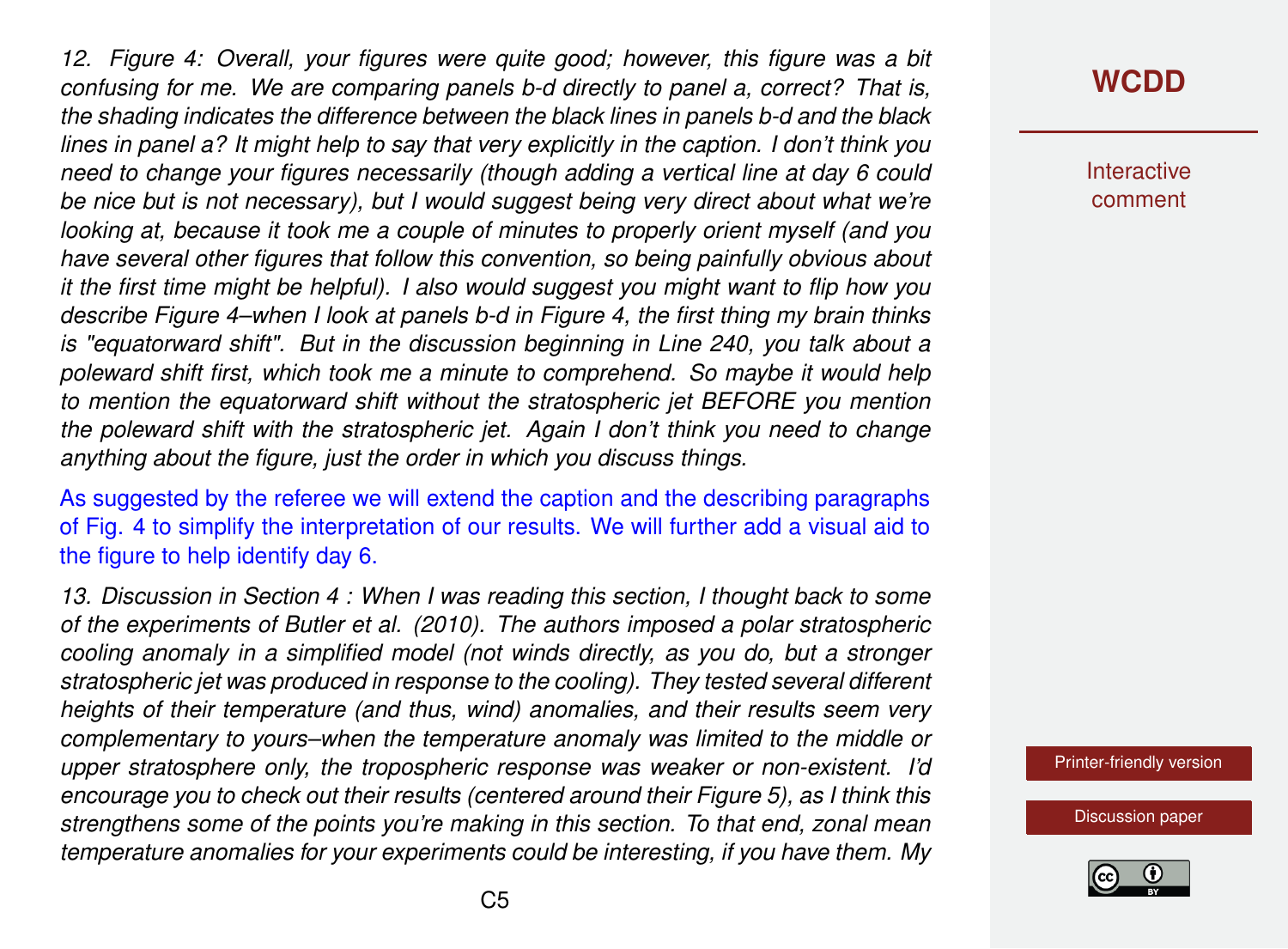*thinking is that it could be nice to more seamlessly link your work to some of the other idealized modeling work that simulates polar stratospheric variability with a temperature anomaly, instead of a wind anomaly (think Figure 4 but for temperature). This is just a thought though–I don't think it would really fit in well in your main manuscript but they could be a good supplemental figure, or even just for your own knowledge.*

The connection to Butler et al. (2010) is indeed interesting and insightful, further emphasising the range of studies and experimental setups that show a tropospheric jetshift response to (direct or indirect) wind perturbations in the lower stratosphere. We will add a reference to Butler et al. to the introduction and an additional note to the discussion.

*14. Line 314-15: Backwards quotation marks around "Set 1" and "Set 2".*

The text will be corrected accordingly.

*15. Line 333: Remove " does " and change "increase" to "increases ".*

The text will be corrected accordingly.

*6. Line 364: Change "worth to point out" to " worth pointing out ".*

The text will be corrected accordingly.

*17. Lines 365-367: Butler et al. (2010) (and maybe Polvani and Kushner (2002)) also show increases in eddy momentum fluxes near the tropopause in response to polar stratospheric cooling (and an increase of the winds, similar to your TS), so you could cite that here as well if you'd like.*

We agree that it would be beneficial for the reader to be reminded of the mentioned studies; references will be added to this paragraph as suggested.

*18. L396: Change "weather" to " whether ".*

The text will be corrected accordingly.

**Interactive** comment

[Printer-friendly version](https://wcd.copernicus.org/preprints/wcd-2020-35/wcd-2020-35-AC3-print.pdf)

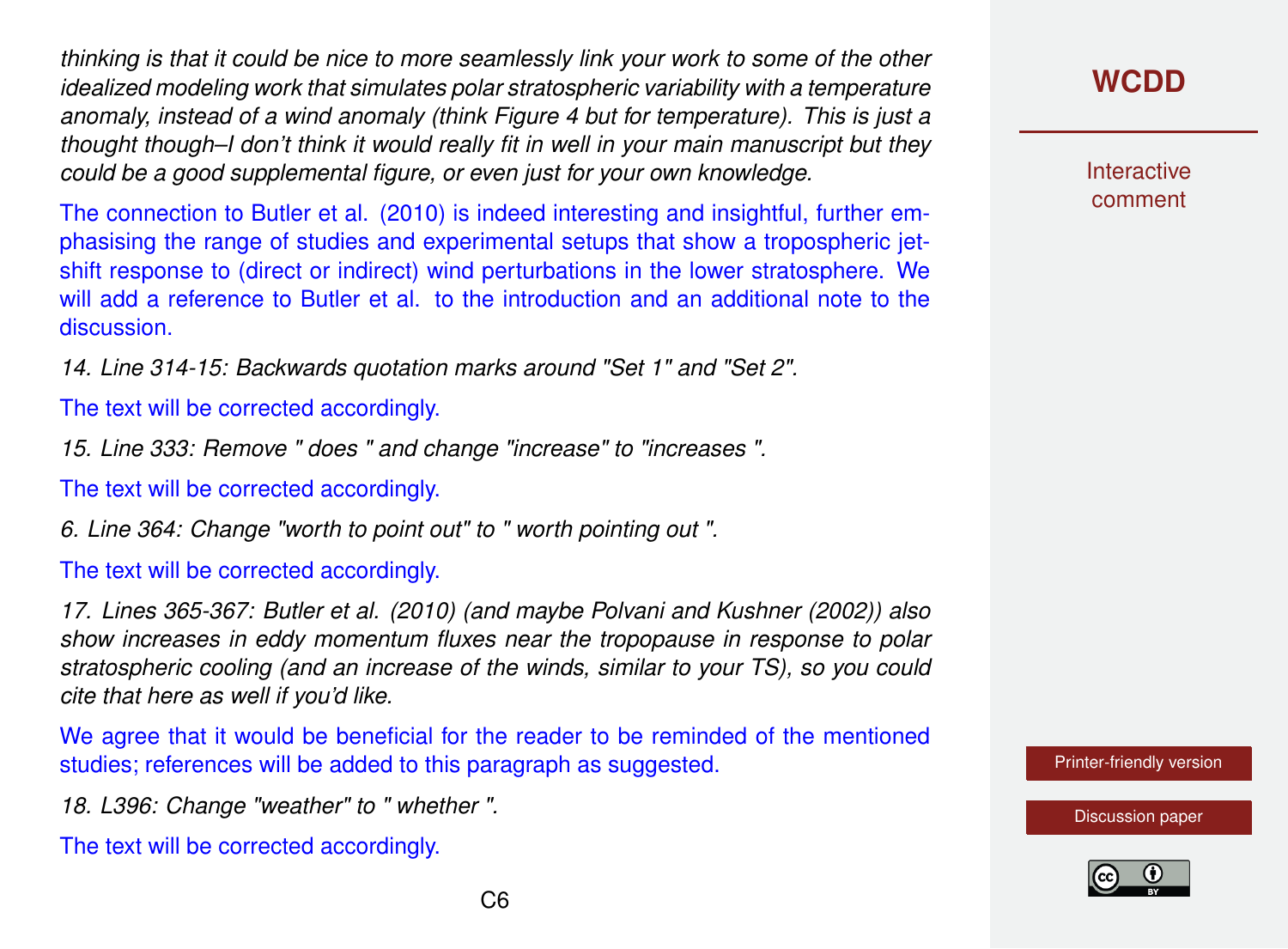*19. Lines 409-418: Another thing that occurred to me during your discussion of troposphere-only jet variability is that the jet response in many simplified and comprehensive models is dependent on its initial state–that is, jets that start farther equatorward tend to shift more in response to the same perturbation as a jet that starts closer to the pole (e.g., Barnes et al. (2010), Kidston and Gerber (2010)). Furthermore, the presence or absence of the stratosphere itself can have a large impact on the initial state of the jet (e.g., Wang et al. (2012)). Since the perturbations that lead to SSW events often come the troposphere, I suppose the point I am trying to make is that the background state can substantially modify the tropospheric jet response to atmospheric perturbations, and the background state of the troposphere can perturb the vortex in the first place. So at some point when thinking about SSWs it's necessary to zoom out and think about that troposphere-to-stratosphere pathway (not saying you need to change your analysis at all, but I think it is worth mentioning in the discussion at some point).*

We agree that it is important to keep in mind that troposphere and stratosphere form a system with coupling in both directions and therefore any climate forcing modifying the tropospheric jet will affect the stratospheric jet, which can then feed-back again onto the tropospheric jet. We will add a note to the discussion section to remind the reader about this fact and include a paragraph on potential future work in the direction of sensitivity of life cycle response to stratospheric conditions to changes in tropospheric initial conditions.

*20. Line 445: Change "fiction" to " friction ".*

The text will be corrected accordingly.

*21. Lines 450-455: Is your explanation for the downward control essentially that changes in lower stratospheric winds (specifically, a weakening of the lower stratospheric winds on the flank of the polar vortex as generally occurs in response to a strong SSW event) drives a negative annular mode-like response in the troposphere?*

## **[WCDD](https://wcd.copernicus.org/preprints/)**

**Interactive** comment

[Printer-friendly version](https://wcd.copernicus.org/preprints/wcd-2020-35/wcd-2020-35-AC3-print.pdf)